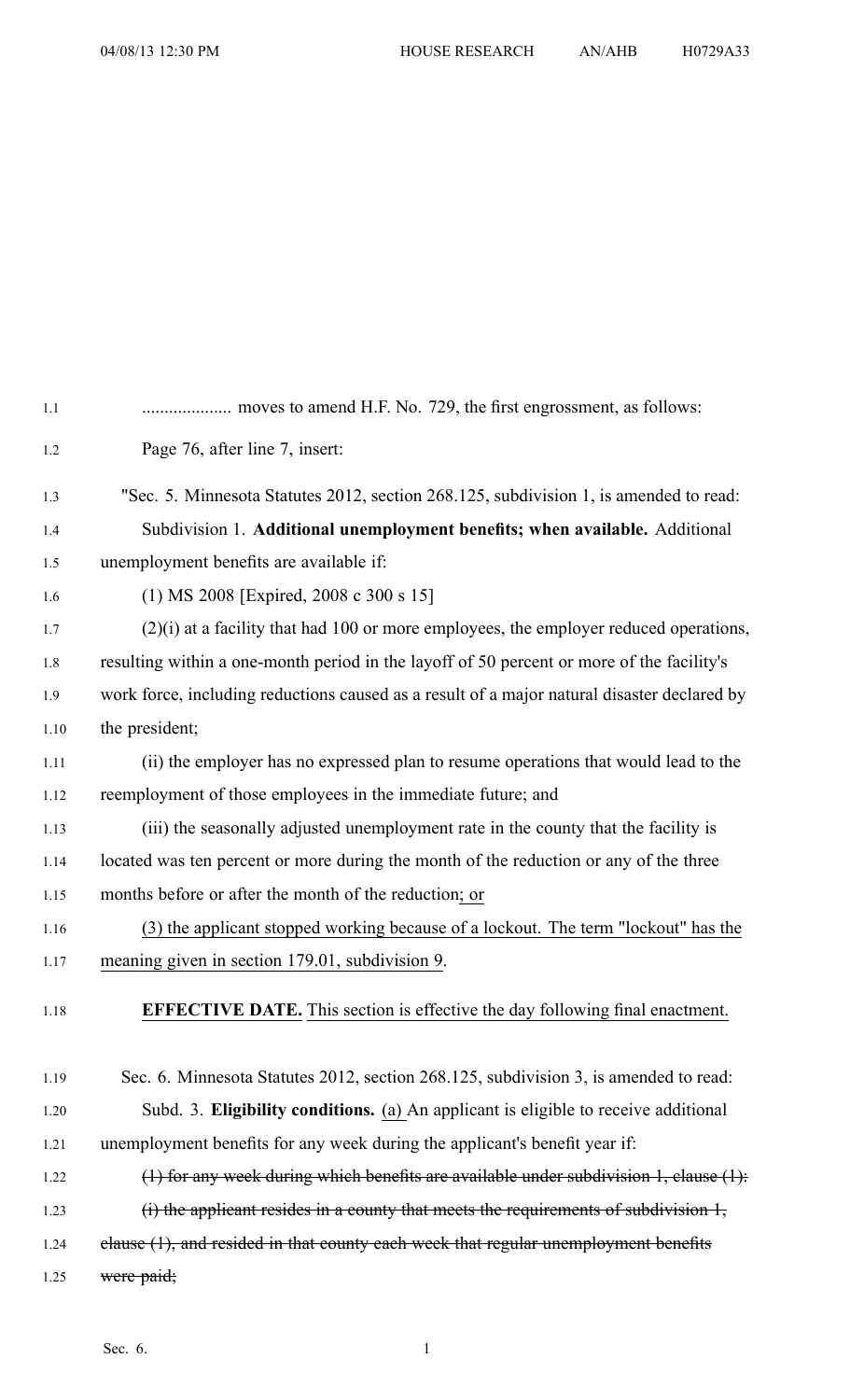| 2.1  | (ii) the applicant was not paid unemployment benefits for any week in the 12 months       |
|------|-------------------------------------------------------------------------------------------|
| 2.2  | before the effective date of the applicant's benefit account;                             |
| 2.3  | (iii) the applicant meets the same eligibility requirements that are required for         |
| 2.4  | regular unemployment benefits under section 268.069; and                                  |
| 2.5  | $(iv) MS 2008$ [Expired, 2008 e 300 s 17]                                                 |
| 2.6  | $(2)$ (1) the applicant was laid off from employment as a result of a reduction under     |
| 2.7  | subdivision 1, clause (2), or was laid off because of lack of work from that employer     |
| 2.8  | during the three-month period before, or the three-month period after, the month of the   |
| 2.9  | reduction under subdivision 1, clause (2);                                                |
| 2.10 | $(3)$ (2) the applicant meets the same eligibility requirements that are required for     |
| 2.11 | regular unemployment benefits under section 268.069;                                      |
| 2.12 | $(4)$ (3) the applicant has exhausted regular unemployment benefits under section         |
| 2.13 | 268.07, is not entitled to receive extended unemployment benefits under section 268.115,  |
| 2.14 | and is not entitled to receive unemployment benefits under any other state or federal law |
| 2.15 | for that week; and                                                                        |
| 2.16 | $(5)$ (4) a majority of the applicant's wage credits were from the employer that had a    |
| 2.17 | reduction in operations under subdivision 1, clause (2).                                  |
| 2.18 | (b) An applicant who stopped working because of a lockout is eligible to receive          |
| 2.19 | additional unemployment benefits for any week if:                                         |
| 2.20 | $(1)$ the applicant meets the eligibility requirements under section 268.069;             |
| 2.21 | (2) the applicant has exhausted regular unemployment benefits under section 268.07        |
| 2.22 | or the law of another state;                                                              |
| 2.23 | (3) the applicant is not eligible for extended unemployment benefits or                   |
| 2.24 | unemployment benefits under any federal law; and                                          |
| 2.25 | (4) the lockout is in active progress.                                                    |
| 2.26 | Section 268.085, subdivision 1, clause (2), does not apply to this paragraph.             |
| 2.27 | <b>EFFECTIVE DATE.</b> This section is effective the day following final enactment.       |
| 2.28 | Sec. 7. Minnesota Statutes 2012, section 268.125, subdivision 4, is amended to read:      |
| 2.29 | Subd. 4. Weekly unemployment benefit amount. An applicant's weekly additional             |
| 2.30 | unemployment benefit amount is the same as the applicant's weekly regular unemployment    |
| 2.31 | benefit amount during the current benefit year under section 268.07.                      |
| 2.32 | <b>EFFECTIVE DATE.</b> This section is effective the day following final enactment.       |
| 2.33 | Sec. 8. Minnesota Statutes 2012, section 268.125, subdivision 5, is amended to read:      |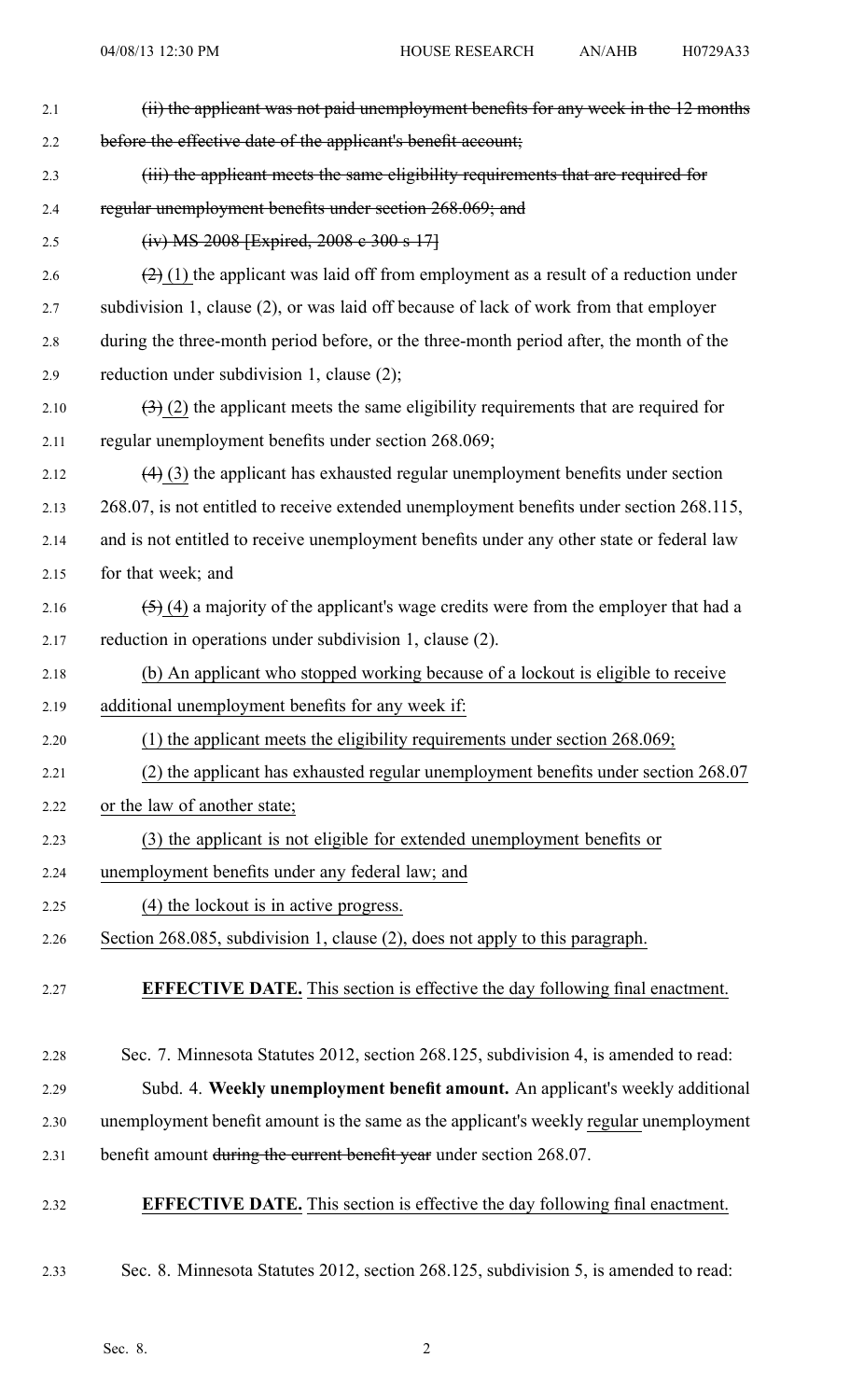| 3.1  | Subd. 5. Maximum amount of unemployment benefits. (a) For an applicant                       |
|------|----------------------------------------------------------------------------------------------|
| 3.2  | who qualifies for additional unemployment benefits under subdivision 1, clause (2), the      |
| 3.3  | maximum amount of additional unemployment benefits available in the applicant's benefit      |
| 3.4  | year is one-half of the applicant's maximum amount of regular unemployment benefits          |
| 3.5  | available under section 268.07, subdivision 2. Extended unemployment benefits paid and       |
| 3.6  | unemployment benefits paid under any federal law other than regular unemployment             |
| 3.7  | benefits must be deducted from the maximum amount of additional unemployment                 |
| 3.8  | benefits available.                                                                          |
| 3.9  | (b) For an applicant who qualifies for additional unemployment benefits under                |
| 3.10 | subdivision 1, clause $(3)$ , the applicant may receive additional unemployment benefits for |
| 3.11 | up to 156 weeks so long as the lockout is in active progress.                                |
| 3.12 | <b>EFFECTIVE DATE.</b> This section is effective the day following final enactment."         |
| 3.13 | Page 81, after line 15, insert:                                                              |
| 3.14 | "Sec. 21. PUBLIC SUBSIDIES FOR ORGANIZATIONS ENGAGED IN                                      |
| 3.15 | <b>EMPLOYEE LOCKOUTS; PENALTIES.</b>                                                         |
| 3.16 | Subdivision 1. <b>Definitions.</b> (a) The terms defined in this section have the meanings   |
| 3.17 | given.                                                                                       |
| 3.18 | (b) "Lockout <u>" has the meaning given under Minnesota Statutes</u> , section 179.01        |
| 3.19 | subdivision 9.                                                                               |
| 3.20 | (c) "Local government agency" includes a statutory or home rule charter city,                |
| 3.21 | housing and redevelopment authority, town, county, port authority, economic development      |
| 3.22 | authority, community development agency, nonprofit entity created by a local government      |
| 3.23 | agency, or any other entity created by or authorized by a local government with authority    |
| 3.24 | to provide public subsidies.                                                                 |
| 3.25 | (d) "Organization" means any nonprofit or for-profit business entity that receives a         |
| 3.26 | public subsidy.                                                                              |
| 3.27 | (e) "Public subsidy" means a state or local government agency grant, contribution            |
| 3.28 | of personal property, real property, infrastructure, the principal amount of a loan at rates |
| 3.29 | below those commercially available to the recipient, any reduction or deferral of any tax    |
| 3.30 | or any fee, any guarantee of any payment under any loan, lease, or other obligation, or any  |
| 3.31 | preferential use of government facilities given to an organization. To qualify as a public   |
| 3.32 | subsidy, the value must be \$150,000 or greater.                                             |
| 3.33 | Subd. 2. Subsidies prohibited during a lockout. An organization that institutes,             |
| 3.34 | causes, or declares a lockout may be issued a penalty under subdivision 4 by the state or    |

3.35 local governmen<sup>t</sup> agency that provided the public subsidy.